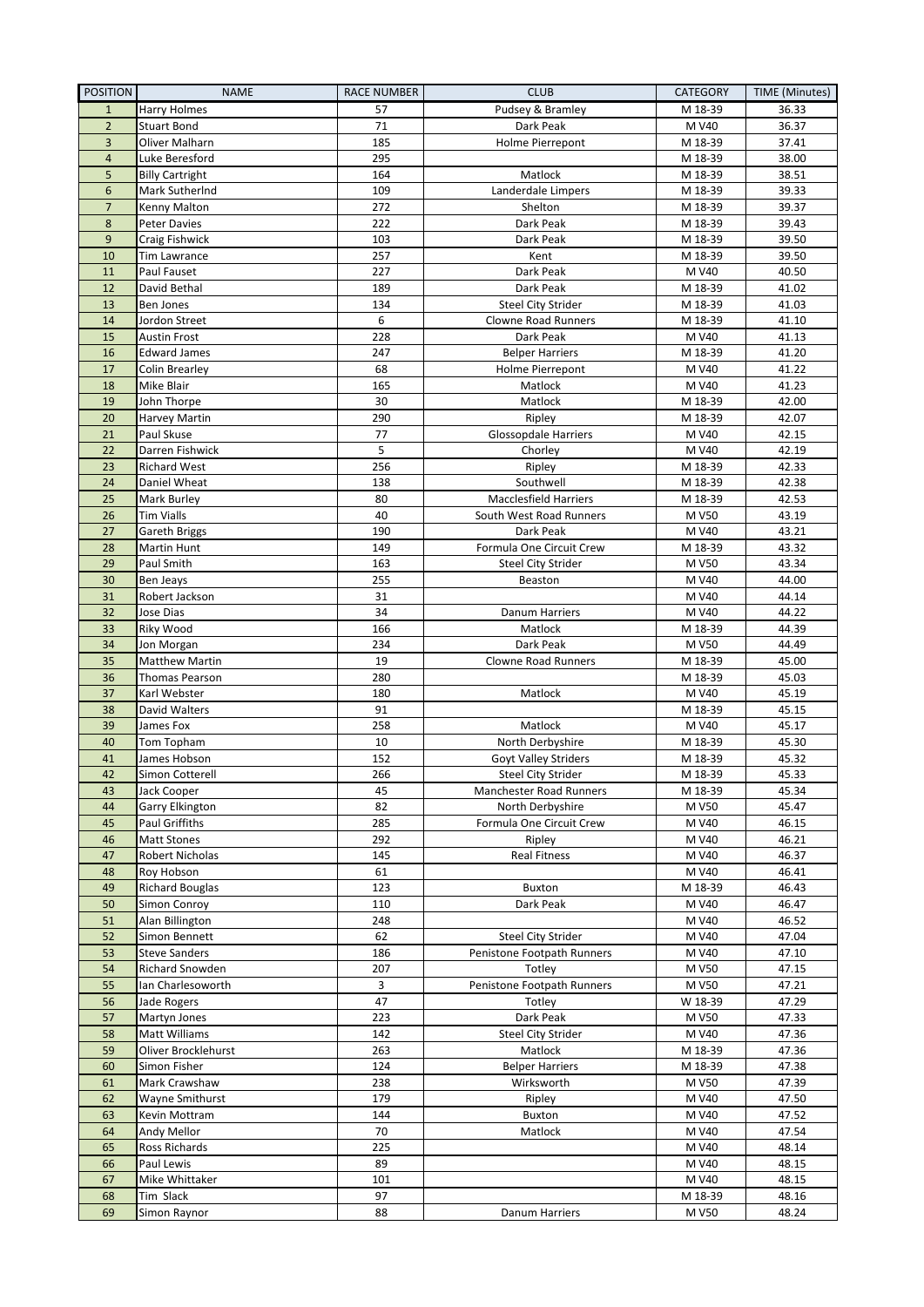| 70         | <b>Andy Paisley</b>         | 154            | <b>Belper Harriers</b>         | M V40          | 48.27          |
|------------|-----------------------------|----------------|--------------------------------|----------------|----------------|
| 71         | <b>Gary Cragg</b>           | 59             | Holme Pierrepont               | M V40          | 48.29          |
| 72         | Lawrence Ayers              | 236            |                                | M 18-39        | 48.31          |
| 73         | <b>Chris Owens</b>          | 107            |                                | M 18-39        | 48.32          |
| 74         | Ruth Keeley                 | 245            | <b>Belper Harriers</b>         | W 18-39        | 48.50          |
| 75         | Dave Veryard                | 226            | Bakewell?                      | M V50          | 48.51          |
| 76         | <b>Ashley Flint</b>         | 55             | <b>Belper Harriers</b>         | M 18-39        | 48.52          |
| 77         | David Greatorex             | 240            | Matlock                        | M V40          | 48.57          |
| 78         | Wayne Grant                 | 36             | Goyt Valley Striders           | M V40          | 48.58          |
| 79         | <b>Hye Farley</b>           | 284            |                                | M 18-39        | 48.59          |
| 80         | Sean Cuckson                | 114            |                                | M V40          | 49.00          |
| 81         | Dave Bish                   | 195            | Beaston                        |                |                |
|            |                             |                |                                | M 18-39        | 49.00          |
| 82         | Daniel Latham               | 200            | <b>Buxton</b>                  | M 18-39        | 40.03          |
| 83         | Derek Chetwen               | $\overline{7}$ |                                | M 18-39        | 49.04          |
| 84         | Mike Pullman                | 281            | Fat Boys                       | M V50          | 49.05          |
| 85         | Paul Boden                  | 174            | <b>NDRC</b>                    | M V50          | 49.07          |
| 86         | Jason Turner                | 259            | Matlock                        | M V40          | 49.08          |
| 87         | <b>Rob Davies</b>           | 293            | <b>Steel City Strider</b>      | M V50          | 49.08          |
| 88         | Paul Mellor                 | 13             | <b>Hatton Darts</b>            | M V40          | 49.11          |
| 89         | Steve Larkin                | 210            |                                | M V40          | 49.52          |
| 90         | <b>Eddie Alder</b>          | 221            | Southwell                      | M V40          | 49.52          |
| 91         | David James                 | 94             |                                | M 18-39        | 49.58          |
| 92         | <b>Steven Moss</b>          | 233            | <b>NDRC</b>                    | M V40          | 49.59          |
| 93         | <b>Tony Rhodes</b>          | 21             |                                | M V40          | 50.03          |
| 94         | Gillian Allen               | 162            | <b>Steel City Strider</b>      | W 18-39        | 50.04          |
| 95         | Richard Chisen              | 279            |                                | M 18-39        | 50.14          |
| 96         | <b>Matt Crompton</b>        | 79             | <b>Glossopdale Harriers</b>    | M V40          | 50.17          |
| 97         | John Birch                  | 76             | Matlock                        | M V50          | 50.21          |
| 98         | <b>Jack Cummings</b>        | 22             | Matlock                        | M 18-39        | 50.22          |
| 99         | Mark Platten                | 215            | <b>Steel City Strider</b>      | M V50          | 50.30          |
| 100        | A Hodkin                    | 261            | Matlock                        | M V50          | 50.31          |
| 101        | <b>Trevor Hibbert</b>       | 108            | Sinfin                         | M V40          | 50.40          |
| 102        | Phil Hands                  | 208            | Leicester Coritanians          | M V60          | 50.45          |
| 103        | Phillipa Rose               | 136            |                                | W V40          | 50.50          |
| 104        | Mark Platts                 | 139            | <b>Staffordshire Moorlands</b> | M V40          | 50.52          |
| 105        | Alex Lewes                  | 216            | Southwell Running Club         | M V50          | 50.52          |
| 106        | <b>Edward Webb</b>          | 35             |                                | M V40          | 51.03          |
| 106        |                             | 286            |                                | M V50          | 51.04          |
|            | Nick Bates                  |                | Derwent Runners                |                |                |
| 108        | Karolina Kucharek           | 273            | <b>Belper Harriers</b>         | W 18-39        | 51.05          |
| 109        | George Carmen               | 219            | Porta Valley Plodders          | M V50          | 51.07          |
| 110        | Andrew Grigg                | 122            | <b>Hatton Darts</b>            | M V50          | 51.12          |
| 110        | Mick Moorhouse              | 235            | Matlock                        | M V60          | 51.24          |
| 111        | Paul Stuart                 | 213            | Steel City Strider             | M V50          | 51.25          |
| 112        | Reg Cooper                  | 218            |                                | M V60          | 51.26          |
| 113        | Julie Darigala              | 127            | Penistone Footpath Runners     | W V40          | 51.29          |
| 114        | Alison Wainwright           | 176            | Dark Peak                      | W V40          | 51.24          |
| 115        | lan Brookes                 | 4              | Clowne Road Runners            | M V40          | 51.45          |
| 116        | Chris Horsefall             | 44             | Hansworth Road Hogs            | M V60          | 51.50          |
| 117        | Joseph Lee                  | 194            | Steel City Strider             | M 18-39        | 51.57          |
| 118        | John Gorman                 | 159            | North Derbyshire               | M V60          | 52.01          |
| 119        | David Maloney               | 131            | Steel City Strider             | M V50          | 52.08          |
| 120        | Darren Singleton            | 98             | <b>Belper Harriers</b>         | M 18-39        | 52.09          |
| 121        | Lily Brichman               | 274            | <b>Belper Harriers</b>         | W 18-39        | 52.09          |
| 123        | Deborah Richards            | 202            | Sheffield Running Club         | W V40          | 52.12          |
| 124        | Emma Turner                 | 260            | Matlock                        | W V40          | 52.13          |
| 125        | William Chang               | 84             | Long Eaton Running Club        | M V40          | 52.15          |
| 126        | John Curth                  | 191            | Matlock                        | M V40          | 52.20          |
| 127        | Julia Johnson               | 128            | Penistone Footpath Runners     | <b>W V50</b>   | 52.29          |
| 128        | Ann Wallace                 | 283            |                                | W 18-39        | 52.29          |
| 129        | Louise Rowley               | 252            | <b>Belper Harriers</b>         | W 18-39        | 52.33          |
| 130        | Ben Payne                   | 239            |                                | M 18-39        | 52.34          |
| 131        | Jonathan Turner             | 249            |                                | M 18-39        | 52.34          |
| 132        | Dave Brock                  | 155            | <b>Orion Harriers</b>          | M V50          | 52.35          |
| 133        | lan Haigh                   | $\overline{2}$ | Southwell Running Club         | M V40          | 52.41          |
| 134        | Phil Howson                 | 143            | <b>Steel City Strider</b>      | M V50          | 52.45          |
|            |                             |                |                                |                |                |
| 135        | Jack Gibbard<br>Pat Goodall | 193            | Totley                         | M 18-39        | 52.52          |
| 136<br>137 |                             | 48<br>133      | <b>Steel City Strider</b>      | W V60<br>M V50 | 52.57<br>53.02 |
|            | <b>Stuart Jones</b>         |                |                                |                |                |
| 138        | Andy Stubbs                 | 246            | <b>Belper Harriers</b>         | M 18-39        | 53.07<br>53.11 |
| 139        | Ann Gould                   | 58             | Holme Pierrepont               | W 18-39        |                |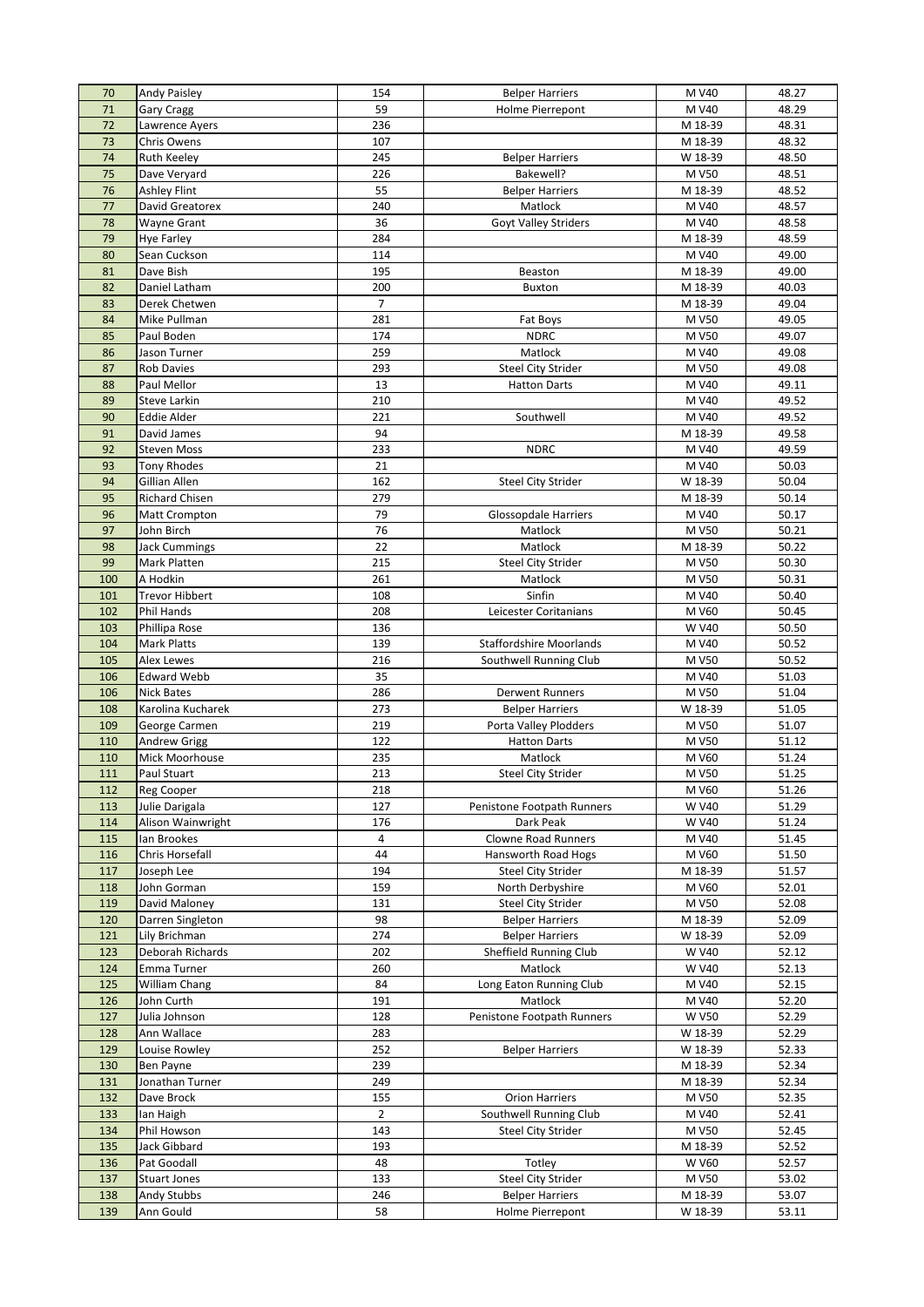| 140        | Heather Jansevska                         | 81       | <b>Glossopdale Harriers</b>         | W 18-39            | 53.22          |
|------------|-------------------------------------------|----------|-------------------------------------|--------------------|----------------|
| 141        | <b>Kevin Rowles</b>                       | 119      | Killermarsh Kestrels                | M V50              | 53.23          |
| 142        | Robery Scriven                            | 18       | North Derbyshire                    | M V40              | 53.30          |
| 143        | Gavin Elliott                             | 275      | Heanor R C                          | M V40              | 53.31          |
| 144        | Sarah Claims                              | 153      |                                     | W V40              | 53.34          |
| 145        | <b>Russell Turner</b>                     | 169      | <b>Derwent Runners</b>              | M 18-39            | 53.38          |
| 146        | Simon Wiles                               | 63       | <b>Steel City Strider</b>           | M V50              | 53.41          |
| 147        | Paul Burchell                             | 90       | Long Eaton Running Club             | M V50              | 53.44          |
| 148        | Adam Kirkham                              | 52       | <b>Clowne Road Runners</b>          | M V50              | 53.45          |
| 149        | <b>Brian Helland</b>                      | 251      | Goyt Valley Striders                | M V60              | 53.48          |
| 150        | Anna Aspinall                             | 250      | Goyt Valley Striders                | W 18-39            | 53.50          |
| 151        | Ross Martland                             | 116      | Buxton                              | M V40              | 53.51          |
| 152        | Nick Ham                                  | 67       | <b>Glossopdale Harriers</b>         | M V50              | 53.54          |
| 153        | <b>Tim Gould</b>                          | 137      |                                     | M V50              | 53.57          |
| 154        | Peter Gundy                               | 220      | <b>Derwent Runners</b>              | M 18-39            | 53.59          |
| 155        | Eleanor Wainwright                        | 175      |                                     | W 18-39            | 54.00          |
| 156        | katherine Saterigton                      | 289      |                                     | W 18-39            | 54.05          |
| 157        | David Settainton                          | 288      |                                     | M 18-39            | 54.18          |
| 158        | Emma Eldridge                             | 217      |                                     | W V40              | 54.19          |
| 159        | Nick Watts                                | 276      |                                     | M 18-39            | 54.20          |
| 160        | Peter Bailey                              | 117      | <b>Buxton</b>                       | M V50              | 54.28          |
| 161        | Anton Newell                              | 65       | Sutton in Ashfield Harriers         | M V50              | 54.36          |
| 162        | Peter Dawson                              | 282      |                                     | M 18-39            | 54.46          |
| 163        | Neil Inns                                 | 53       | <b>Clowne Road Runners</b>          | M V50              | 55.00          |
| 164        | Robin Scothern                            | 60       |                                     | M V 40 (Local)     | 55.03          |
| 165        | John Everitt                              | 146      |                                     | M 18-39 (Local)    | 55.06          |
| 166        | <b>Richard Mace</b>                       | 178      |                                     | M V40              | 55.08          |
| 167        | Caroline Scott                            | 106      | Sinfin                              | W V40              | 55.15          |
| 168        | Helen Wright                              | 139      | Penistone Footpath Runners          | W 18-39            | 55.18          |
| 169        | Rosanna Croft                             | 262      | Matlock                             | W 18-39            | 55.20          |
| 170        | Michael Stubbs                            | 11       |                                     | M V40              | 55.25          |
| 171        | Francesca Rooker                          | 209      |                                     | W 18-39            | 55.26          |
| 172        | Kieron Brice                              | 269      | <b>Barnsley Harriers</b>            | M V40              | 55.36          |
| 173        | Roderik Smart                             | 287      | Leicester Police                    | M V50              | 55.39          |
| 174        | <b>Tony Hulme</b>                         | 39       | <b>Cheshire Hill Runners</b>        | M V70              | 55.43          |
| 175        | <b>Tony Press</b>                         | 12       | <b>Hatton Darts</b>                 | M V70              | 55.45          |
| 176        | <b>Bob Grocutt</b>                        | 214      | <b>Steel City Strider</b>           | M V50              | 55.52          |
| 177        | <b>Steve Mead</b>                         | 182      | Totley                              | M V50              | 56.03          |
| 178        | John Stephenson                           | 78       | <b>Glossopdale Harriers</b>         | M V60              | 56.04          |
| 179        | David Blackmore                           | 230      |                                     | M 18-39            | 56.11          |
| 180        | <b>Richard Hickling</b>                   | 253      | <b>Belper Harriers</b>              | M V50              | 56.21          |
| 181        | <b>Tom Nuttgens</b>                       | 87       | <b>Steel City Strider</b>           | M V50              | 56.24          |
| 182        | Victoria Haworth                          | 156      | Keswick AC                          | W 18-39            | 56.32          |
| 183        | Kate Scott                                | 201      | <b>Steel City Strider</b>           | <b>W V50</b>       | 56.35          |
| 184        | Kevin Mackay                              | 231      |                                     | M V50              | 56.45          |
| 185        | <b>Corrine Cummings</b>                   | 232      | Goyt Valley Striders                | <b>W V50</b>       | 56.50          |
| 186        | <b>Craig Cantrell</b>                     | 241      | Matlock                             | M 18-39            | 56.50          |
| 187        | Peter Stanley                             | 42       | Penistone Footpath Runners          | M V60              | 56.52          |
| 188        | Shiela Bradley                            | 75       | Buxton                              | <b>W V60</b>       | 56.56          |
| 189        | Claire Conway                             | 171      | Totley                              | W 18-39            | 57.03          |
| 190        | Marc Kinch                                | 294<br>9 | Long Eaton Running Club             | M V40              | 57.04          |
| 191<br>192 | <b>Neal Pates</b><br>Gemma Gladwin        | 170      | <b>Steel City Strider</b><br>Totley | M V50<br>W 18-39   | 57.05<br>57.13 |
|            |                                           |          |                                     |                    |                |
| 193<br>194 | David Cope<br><b>Richard Simon Martin</b> | 33<br>69 | Ripley                              | M 18-39<br>M 18-39 | 57.13<br>57.14 |
| 195        | Roland Meylan                             | 121      |                                     | M V40              | 57.22          |
| 196        | Helen Clarke                              | 112      | Formula One                         | W V40              | 57.25          |
| 197        | Hannah Sharpe                             | 24       | Clowne Road Runners                 | W 18-39            | 57.26          |
| 198        | Sian Mead                                 | 181      | Totley                              | W V50              | 57.29          |
| 199        | <b>Bront Lindsey</b>                      | 130      | Penistone Footpath Runners          | M V50              | 57.41          |
| 200        | Tim Key                                   | 113      |                                     | M V40              | 57.50          |
| 201        | Jackie Welburn                            | 254      | Beaston                             | W 18-39            | 57.53          |
| 202        | Joseph Brereton                           | 32       |                                     | M 18-39            | 57.57          |
| 203        | <b>Alistair Reilley</b>                   | 148      | Red Hill                            | M 18-39            | 58.02          |
| 204        | Gavin Simmonds                            | 224      |                                     | M V40              | 58.03          |
| 205        | Lawrence Harvey                           | 132      | <b>Steel City Strider</b>           | M V40              | 58.08          |
| 206        | David Walker                              | 20       |                                     | M V50              | 58.16          |
| 207        | Paul Hunt                                 | 157      | Goyt Valley Striders                | M V50              | 58.21          |
| 208        | Carly Stretton                            | 50       | Holme Pierrepont                    | W 18-39            | 58.30          |
| 209        | Josh Wooley                               | 212      |                                     | M 18-39            | 58.34          |
|            |                                           |          |                                     |                    |                |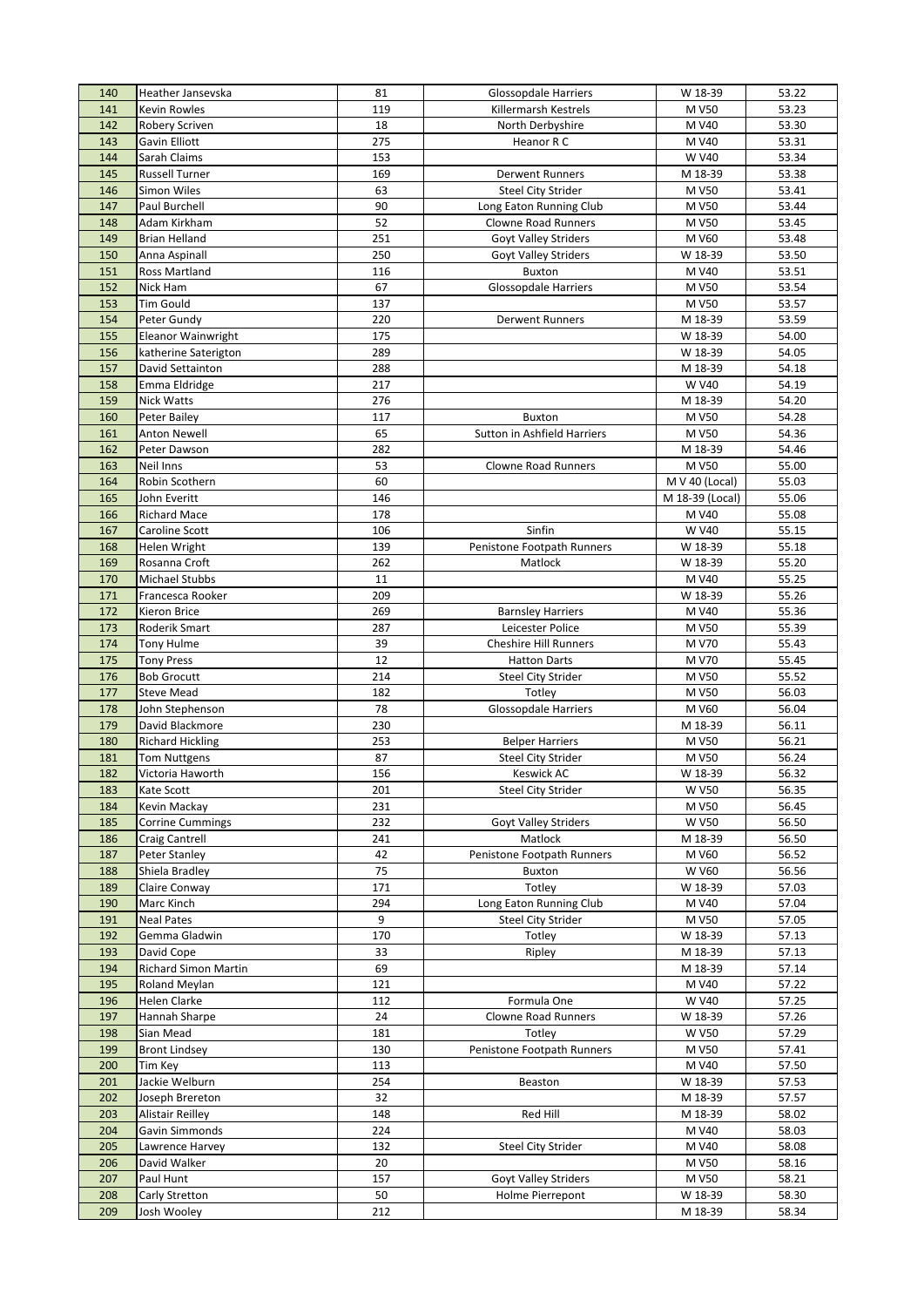| 210        | John Townsend                  | 147          | Formula One Circuit Crew         | M V50                 | 58.46          |
|------------|--------------------------------|--------------|----------------------------------|-----------------------|----------------|
| 211        | Alaina Bond                    | 141          | Matlock                          | W 18-39               | 58.52          |
| 212        | <b>Myles Spencer</b>           | 270          |                                  | M 18-39               | 59.09          |
| 213        | Jo Chalmers                    | 204          | Holme Pierrepont                 | W V40                 | 59.18          |
| 214        | <b>Charlotte Boig</b>          | 28           |                                  | W 18-39               | 59.19          |
| 215        | Jon Heathfield                 | 177          | Dark Peak                        | M V50                 | 59.19          |
| 216        | <b>Stuart Whittaker</b>        | 92           | Erewash Valley                   | M V70                 | 59.24          |
| 217        | Christine Hill                 | 151          | Goyt Valley Striders             | <b>W V50</b>          | 59.25          |
| 218        | David Curtis                   | 211          |                                  | M V40                 | 59.29          |
| 219        | Alex Brown                     | 140          | <b>Elvet Striders</b>            | M V40                 | 59.30          |
| 220        | Daniel Smithson                | 268          | North Derbyshire                 | M V40                 | 59.44          |
| 221        | David Arundale                 | 93           | Dark Peak                        | M V60                 | 59.52          |
| 222        | Janet Forrester                | 37           | Matlock                          | W V60                 | 60.01          |
| 223        | Deborah Lodge                  | 172          | Totley                           | W V40                 | 60.04          |
| 224        | Paul Stevenson                 | 25           | Sinfin                           | M V60                 | 60.12          |
| 225        | David Edge                     | 184          | <b>Staffordshire Moorlands</b>   | M V60                 | 60.23          |
| 226        | <b>Rich Smith</b>              | 267          |                                  | M 18-39               | 60.42          |
| 227        | Warren Hadfield                | 187          |                                  | M 18-39               | 60.49          |
| 228        | Kieran Hickley                 | 43           |                                  | M V60                 | 61.03          |
| 229        | John Tomkinson                 | 183          |                                  | M V60                 | 61.05          |
| 230        | Catherine Allen                | 111          | Formula One Circuit Crew         | W 18-39               | 61.06          |
| 231        | <b>William Treves</b>          | 264          |                                  | M V40                 | 61.09          |
| 232        | Daniel Clark                   | 243          |                                  | M V40                 | 61.14          |
| 233        | Moira Hunt                     | 158          | <b>Goyt Valley Striders</b>      | <b>W V60</b>          | 61.19          |
| 234        | Rachel Clark                   | 242          | <b>Belper Harriers</b>           | W V40                 | 61.32          |
| 235        | Colin Bostock                  | 85           | Long Eaton Running Club          | M V60                 | 61.36          |
| 236        | Maria Whittaker                | 100          |                                  | W V40                 | 61.39          |
| 237        | Ewan Henderson                 | 206          | Holme Pierrepont                 | M V40                 | 61.49          |
| 238        | Sue Chicken                    | 205          | Holme Pierrepont                 | <b>W V50</b>          | 61.50          |
| 239        | <b>Alison Butling</b>          | 291          | Ripley                           | W V40                 | 61.51          |
| 240        | Fiona Tranfield                | 173          | <b>Smiley Pacers</b>             | <b>W V50</b>          | 61.53          |
| 241        | Steve Monaghan                 | 125          | North Derbyshire                 | M V50                 | 62.20          |
| 242        | Jo Johnson                     | 26           | Clowne Road Runners              | W V40                 | 62.20          |
| 243        | Jeff Nichols                   | 102          | Dark Peak                        | M V60                 | 62.23          |
| 244        | <b>Andrew Lewis</b>            | 66           | Hansworth Road Hogs              | M V50                 | 62.38          |
| 245        | <b>Beverley Warrick</b>        | 135          | North Derbyshire                 | <b>W V50</b>          | 62.38          |
| 246        | <b>Richard Broadhead</b>       | 229          | Ashbourne                        | M V50                 | 62.41          |
| 247        | Paul Shelton                   | 203          | <b>Steel City Strider</b>        | M V60                 | 62.41          |
| 248        | Elizabeth Larkin               | 86           | Long Eaton Running Club          | W 18-39               | 62.46          |
| 249        | Paul Page                      | 197<br>160   | Beaston                          | M V40<br><b>W V60</b> | 62.59          |
| 250<br>251 | Maggie Gorman<br>Mollie Gorman | 161          | North Derbyshire<br>Matlock      | W 18-39               | 63.03<br>63.06 |
| 252        | Peter Kerry                    | 192          | North Derbyshire                 | M V60                 | 63.15          |
| 253        | Liz Phillips                   | 83           | <b>Shelton Striders</b>          | <b>W V50</b>          | 63.28          |
| 254        | <b>Harriett Drouin</b>         | 277          | Penistone Footpath Runners       | W 18-39               | 63.29          |
| 255        | Rachel Savage                  | 199          |                                  | W V40                 | 63.31          |
| 256        | David Henton                   | 104          | Heanor R C                       | M V40                 | 63.47          |
| 257        | Rose Leigvers                  | 105          | Heanor R C                       | W 18-39               | 63.53          |
| 258        | Alan Ashforth                  | 49           | Hansworth Road Hogs              | M V60                 | 64.57          |
| 259        | Giles Searby                   | 16           | Clowne Road Runners              | M V40                 | 64.04          |
| 260        | Robert Bryan                   | 188          | Dark Peak                        | M V60                 | 64.12          |
| 261        | Wendy Bainbridge               | 118          | <b>Buxton</b>                    | <b>W V50</b>          | 64.18          |
| 262        | Helen Wright                   | 278          |                                  | W 18-39               | 64.40          |
| 263        | James Moore                    | 29           |                                  | M 18-39               | 65.04          |
| 264        | Keith Pepper                   | 198          |                                  | M V50                 | 65.17          |
| 265        | Paul Bratbury                  | $\mathbf{1}$ | Smalley                          | M V50                 | 65.30          |
| 266        | Graham Jones                   | 99           |                                  | M V60                 | 66.57          |
| 267        | Naomi Morrison                 | 96           | <b>Smiley Pacers</b>             | W V40                 | 67.04          |
| 268        | Jessica Cossier                | 167          | <b>Derwent Runners</b>           | W 18-39               | 67.06          |
| 269        | David Johnson                  | 115          |                                  | M V40                 | 67.11          |
| 270        | <b>Bill Mould</b>              | 72           | <b>Staffordshire Moorlands</b>   | M V70                 | 67.11          |
| 271        | Robin Hutchinson               | 15           | <b>Shelton Striders</b>          | M V70                 | 67.37          |
| 272        | <b>Gemma Brites</b>            | 14           | <b>Trail Running Association</b> | W 18-39               | 67.58          |
| 273        | Nicole Ann Brennon             | 168          | <b>Derwent Runners</b>           | W 18-39               | 68.02          |
| 274        | Les Thurston                   | 237          | Matlock                          | M V60                 | 68.02          |
| 275        | Carol Beattie                  | 56           | <b>Steel City Strider</b>        | <b>W V60</b>          | 68.04          |
| 276        | Damian Coulshaw                | 17           | Long Eaton Running Club          | M V50                 | 68.23          |
| 277        | Stefen Rowe                    | 150          | <b>Goyt Valley Striders</b>      | M V50                 | 68.31          |
| 278        | Gillain Carter                 | 54           | <b>Clowne Road Runners</b>       | <b>W V50</b>          | 68.48          |
| 279        | Donna Wood                     | 244          | <b>Milltown Milers</b>           | W V40 (local)         | 68.57          |